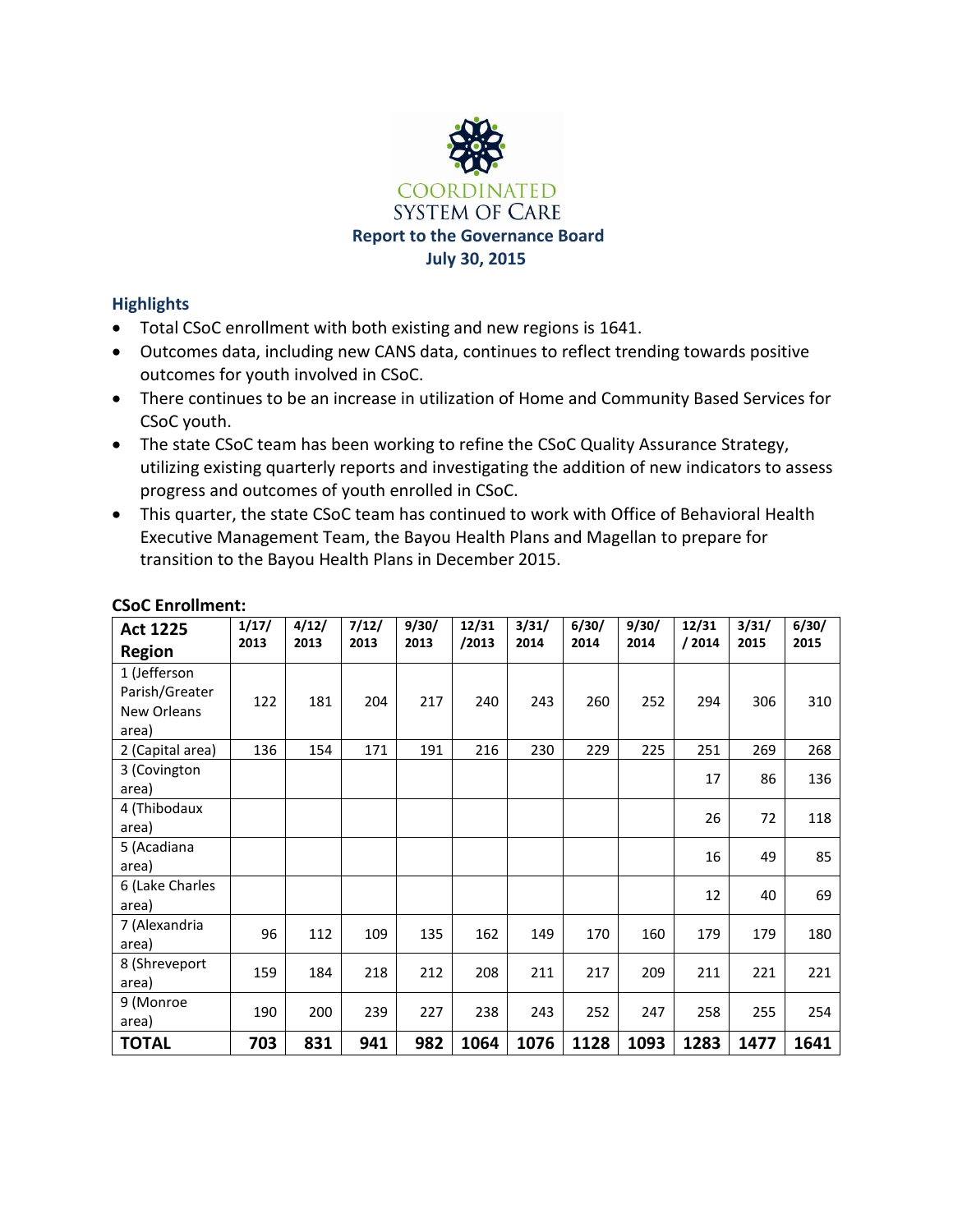During the last quarter ( $4/15 - 6/15$ ) there were a total of 838 referrals in the existing regions. The range of referrals by region was 63 to 136. Referrals to CSoC come from a variety of sources. The number of referrals from state agencies since implementation of CSoC continues to rise (DCFS – 674, OJJ – 501, and schools – 718). However, the majority of referrals have come from other sources including caregivers, hospitals, Licensed Mental Health Professionals and other Juvenile Entities.

Per request from Board members, the table below reflects referrals by region over the last four quarters. This table will continue to be included in the CSoC Director's Report.

| <b>Act 1225</b>                                               | 9/30/ | 12/31/ | 3/31/ | 6/30/<br>2015 |  |
|---------------------------------------------------------------|-------|--------|-------|---------------|--|
| <b>Region</b>                                                 | 2014  | 2014   | 2015  |               |  |
| 1 (Jefferson<br>Parish/Greater<br><b>New Orleans</b><br>area) | 118   | 144    | 120   | 107           |  |
| 2 (Capital<br>area)                                           | 121   | 148    | 136   | 136           |  |
| 3 (Covington<br>area)                                         |       | 63     | 113   | 116           |  |
| 4 (Thibodaux<br>area)                                         |       | 38     | 75    | 72            |  |
| 5 (Acadiana<br>area)                                          |       | 38     | 94    | 89            |  |
| 6 (Lake Charles<br>area)                                      |       | 32     | 49    | 63            |  |
| 7 (Alexandria<br>area)                                        | 48    | 80     | 70    | 89            |  |
| 8 (Shreveport<br>area)                                        | 94    | 132    | 90    | 97            |  |
| 9 (Monroe<br>area)                                            | 65    | 56     | 44    | 69            |  |
| <b>TOTAL</b>                                                  | 446   | 731    | 791   | 838           |  |

#### **CSoC Referrals by Quarter**

In response to questions from Board members regarding the number of youth screened for CSoC eligibility and referred to a Wraparound Agency, Magellan reports that between 3/1/15 and 5/31/15, 511 members were screened using the Brief Child and Adolescent Needs and Strength (CANS) screening tool conducted by Magellan Care Managers on the clinical team. Of the 511, there were 485 members (or 94.9%) identified as at-risk and initially eligible for CSoC and referred on to the WAA, FSO and Certified Provider, with parent/caregiver consent.

Additional detail is provided in Appendix A.

The majority of children/youth enrolled in CSoC are male (1026 or 62.52%). African-American is the predominant race of these young people representing 968 (58.99%). The age group with the highest enrollment is 13-16 years old (679 or 41%). Additional demographic detail is provided in Appendix B.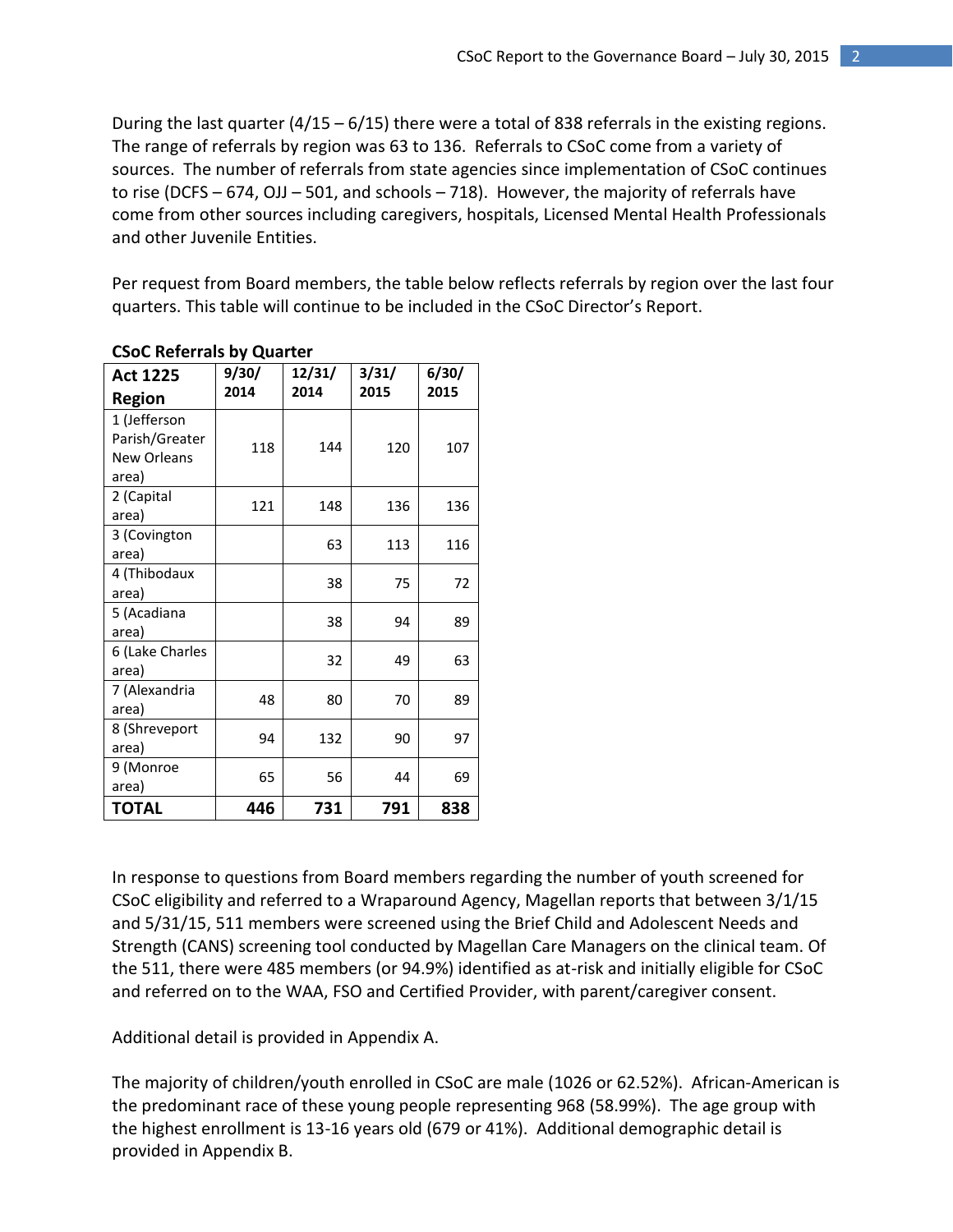#### **Wraparound Agency (WAA) update:**

Each of the regional wraparound agencies continue to do outreach to increase enrollment through a variety of strategies, including working to establish collaborative partnerships in both the established and newest regions, actively engaging stakeholders including state agencies, providers, community organizations, youth and families. Region One has increased their enrollment to over 300 children/youth and families. They have opened additional office space in order to accommodate the hiring of new supervisory and wraparound facilitator staff to meet the needs of their region.

The state CSoC liaisons have continued to make visits to the WAAs in their assigned existing and new regions in order to provide technical assistance and trouble shoot as needed. In addition, the State and Magellan CSoC teams conduct twice monthly calls with each of the WAAs. In this quarter, the state CSoC liaisons have placed more emphasis on supporting the four newly implemented regions as they increase their enrollment. Information from these visits continues to be used to ensure targeted and specific training and technical assistance by region from the state and Magellan teams.

The Magellan CSoC team continues to work with the WAAs to ensure all documentation is submitted within the required timelines to support the eligibility of each child/youth enrolled in CSoC.

#### **Transition to Bayou Health**:

In this past quarter, the CSoC team has been very engaged in planning and preparing for the transition of the management of CSoC, as OBH transitions to the Bayou Health Plans in December 2015. Currently the CSoC team is working with our OBH executive management team and the Magellan team on a transition plan, detailing how Magellan will complete the transition of CSoC administration to the receiving entity. The CSoC team meets regularly with the Magellan transition team to ensure transition activities remain on schedule. The CSoC team is working to ensure information, tools, and processes are maintained and transferred appropriately to ensure that youth and their families, as well as providers participating in CSoC, experience the shift of management in a seamless manner with no lapses in services or support.

To the fullest extent possible, the CSoC team continues to keep the wraparound agencies informed of transition decisions and activities and, when appropriate, seeks input from wraparound executive management to inform the transition. The OBH and Magellan CSoC teams continue to use the standing WAA affinity calls as a forum for these exchanges, and have conducted several special meetings to exchange information

In June, DHH Medicaid invited the OBH CSoC Team to present on CSoC at a meeting with the five Managed Care Organizations (MCO) of Bayou Health Plans. The MCOs expressed a great deal of interest in CSoC and had many thoughts and questions. Since that time, twice monthly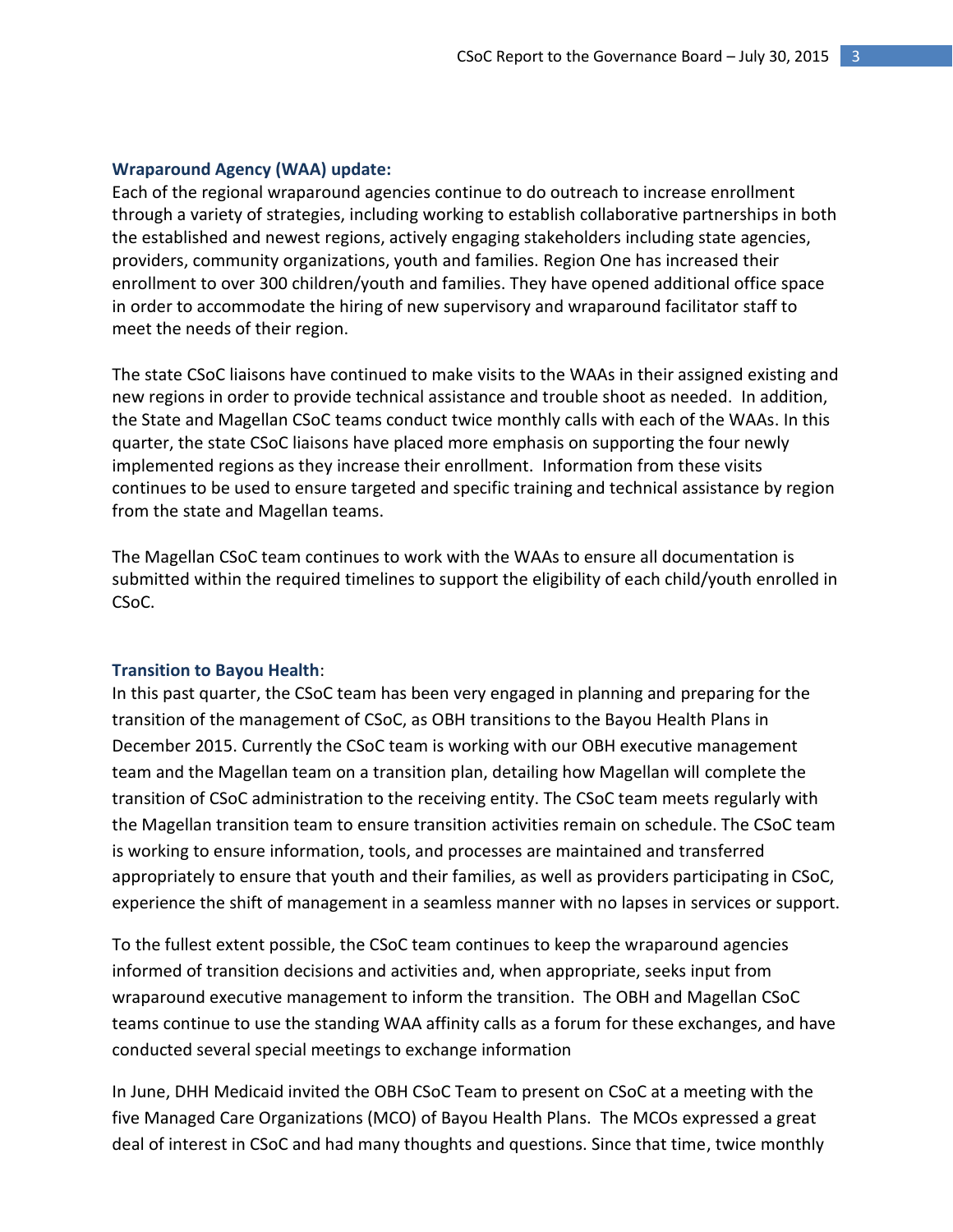meetings of the OBH CSoC Team, OBH executive management team, Medicaid and the 5 MCOs has been established in order to continue to discuss and work through the complexities of administering CSoC. System partners, including but not limited to the Wraparound Agencies, Magellan, Ekhaya Youth Project, will be invited to these meetings as appropriate.

Preparing for the transition has provided OBH with the opportunity to amend the CSoC reporting package. Throughout this quarter, the CSoC team, who serve as Internal Monitoring Team subject matter experts, have been tasked with working closely with the OBH Health Plan Management team to improve the content and structure of reports that will be required for contract deliverables, waiver compliance, CSoC outcome measures and practice standards. The revised reporting package will be more meaningful and useful.

#### **Family Support Organization update:**

The OBH Family Lead meets regularly with FSO leadership to address growing enrollment, service provision and staff training needs. The FSO continues to focus its energy on staffing and service provision, in addition to growing local and national partnerships that ultimately improve service provision in Louisiana.

Based upon a review of data for the previous quarter:

- Unduplicated youth served each month with one or both FSO services: April: 1,354; May: 1,422; June: 1,400 (an average of 86% of enrollment each month)
- Support Staff members at end of the quarter: 335 (209 Youth Support and 126 Parent Support).
- Billed units continue to increase

#### FSO Training:

 Late August and September is the schedule for completing the training of Introduction to Wraparound for new FSO Staff across the State. From September to November, a Statewide Training of Functional Behavioral Approach will be conducted.

The following graph demonstrates FSO service provision since the implementation of CSoC. There was a significant decrease in services provided in the last quarter of 2012. The statewide FSO began providing services during April 2013.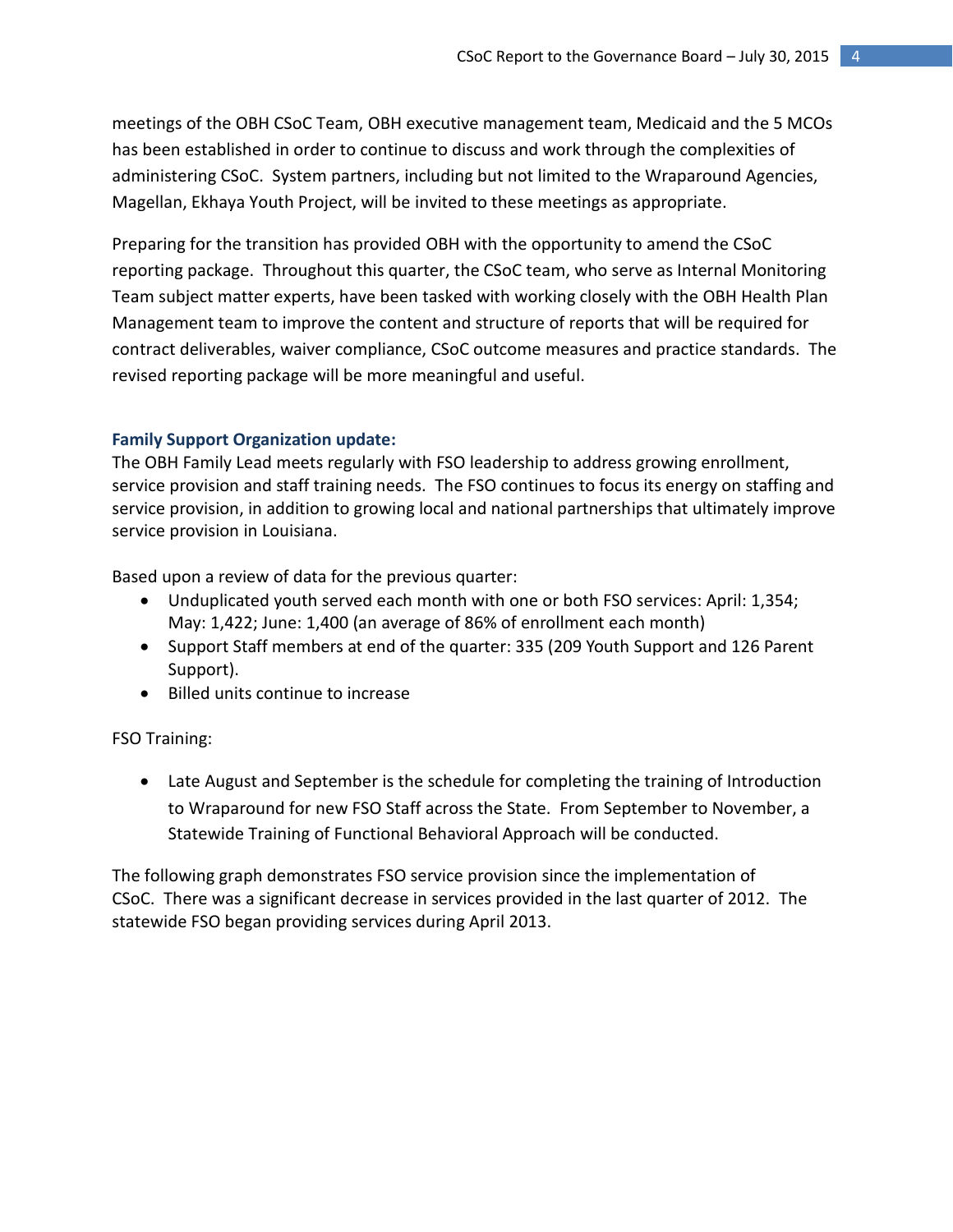

#### **Technical Assistance and Training:**

With the conclusion of the contract with University of Maryland for wraparound training; the CSoC Director and Family Lead have been working with the wraparound agencies trainers and coaches to finalize a Louisiana version of the Introduction to Wraparound Training. This Louisiana version of the "Introduction to Wraparound" training is based off of the National Wraparound Initiatives standards and principles and has been influenced by the skills and knowledge the WAA trainers and coaches gained during their work with the University of Maryland National Trainer. This training is being used by agencies in all regions; and will be provided to each new staff member. This training will be reviewed and "updated" on a quarterly basis, and as need.

In addition to the Introduction to Wraparound training, the CSoC Director and CSoC Family Lead will be working with the wraparound agencies to design targeted training modules that support high fidelity wraparound practice. These modules will be designed in collaboration with wraparound agency trainers and coaches, and will be provided to wraparound facilitators on a timeline consistent with the needs of each region.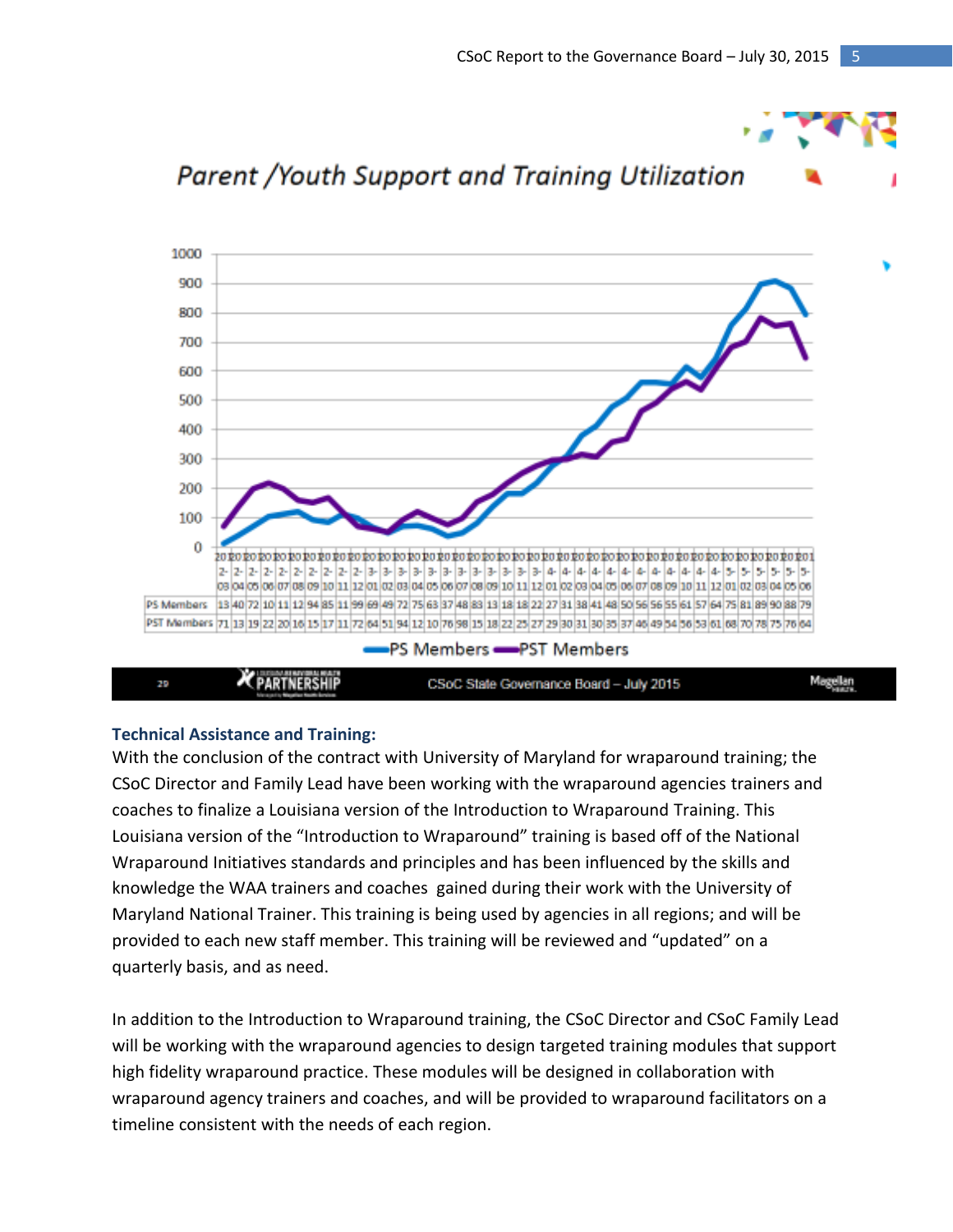### **Statewide Coordinating Council:**

The SCC continues to meet on its quarterly schedule, although active membership is in a bit of decline. They continue to work to grow membership, and are working with the FSO leadership in each region to specifically target CSoC "graduates" and current CSoC parents in hopes of building an SCC with specific experience and investment in supporting the work of CSoC across the State. The SCC continues to review data provided by the FSO regarding service provision, staffing and new partnerships; and has an opportunity to have questions answered by regional or State FSO leadership.

### **CSoC Finance and Audit Committee:**

This committee only meets on an 'as needed' basis. There was no meeting this past quarter.

### **CSoC Quality Assurance (QA) Committee:**

Committee Chair, Michael Comeaux will report to the Board during today's meeting.

#### **Provider Network:**

The number of providers for Independent Living/Skills Building remains at 121. The number of Short Term Respite service providers remains at 10 again this quarter. There is 1 Crisis Stabilization provider in one of the new implemented regions. In addition, Magellan continues to follow up with interested providers of the specialized CSoC services and guide them through the network process.

## Crisis Stabilization (CS)

As discussed during a previous Board meeting, an amendment has been submitted, allowing for Crisis Stabilization to be moved to state plan services, allowing for a more sustainable business model for providers interested in providing this service, as well as greater access to all children and youth who can benefit from this most important service.

## Therapeutic Group Home (TGH) and Therapeutic Foster Care (TFC)

TGH beds - 38 beds

- New Orleans: 1 to open in October, 2 in November and 2 in March of 2016.
- Baton Rouge: 4 homes purchased, 1 open now and expanding from 8 to 10 beds on July 30, 2015, another opening in August and then 2 opening in September.
- Alexandria: 2 homes being purchased with anticipated opening in September

TFC beds – 248, with on-going recruitment.

#### Psychiatric Residential Treatment Facility (PRTF) recruitment:

• PRTF beds - 158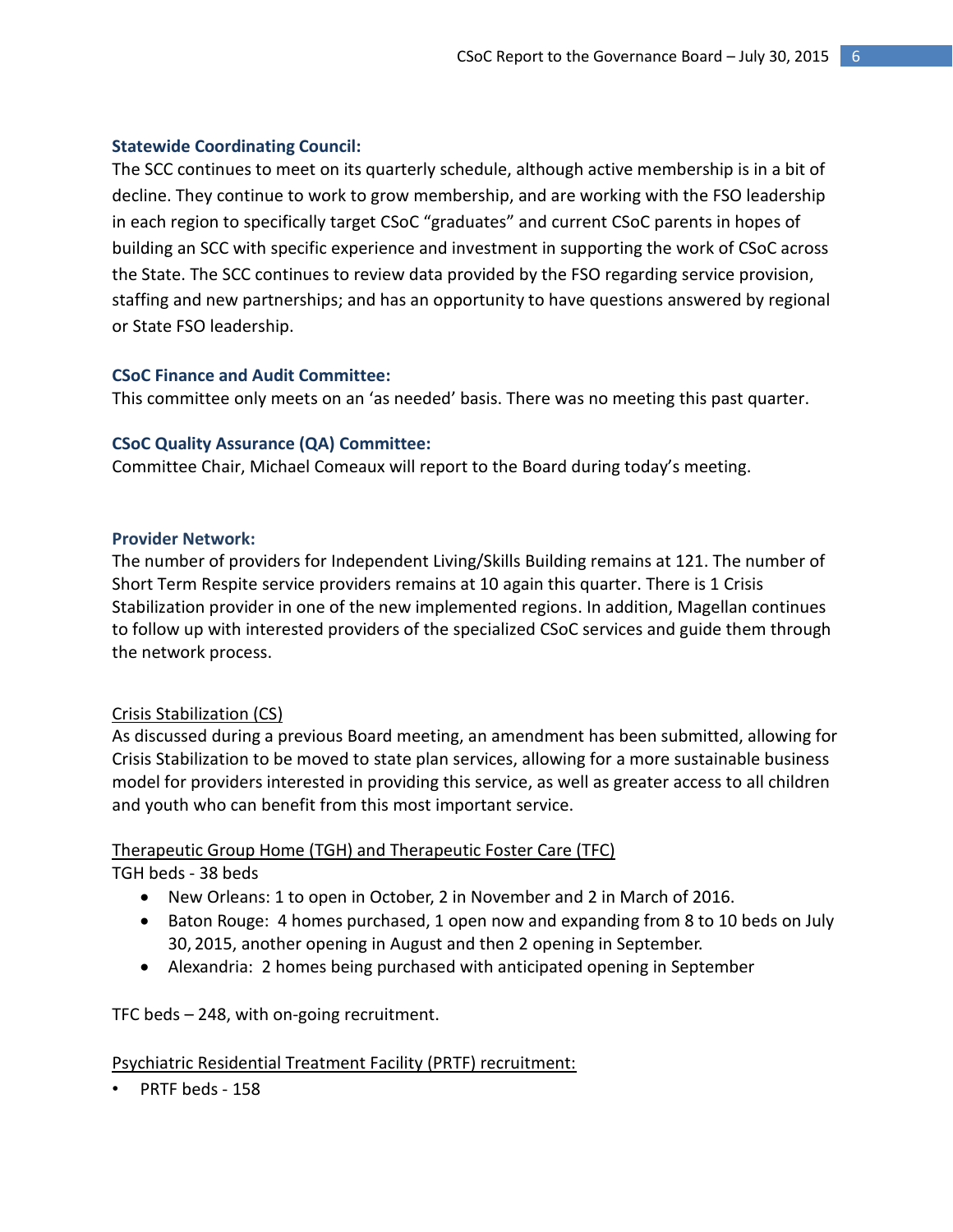## Network Strategy Update:

- Network CSoC PRL continues to outreach providers 1:1 for technical support and education.
- Additional follow up continues with all contracted providers who are interested in adding CSoC services and guiding them through the network process.
- Adhoc agreements continue for interested CANS providers to help expedite member access to services.

## **Trends in Children/Youth Outcomes Data:**

## Out of Home Placements

- Percent of CSoC children who had restrictive placement **prior** to enrollment in WAA is 32.57% indicating that we continue to serve the most at risk youth for out of home placement.
- Percent of CSoC children placed in restrictive placement **after** enrolling in a WAA is 17.94% indicating that participation in CSoC is producing desired result of decreasing out of home placement.

## CANS Outcomes Data

Outcomes Findings: This is the first analysis of the global CANS scores for youth beginning at initial intake and then at discharge. The CANS LA for these youth ranged in date from 6/26/2012 to 5/6/2015. Although this was a very small sample size of 72 youth, the results are very promising. The Global Score, which is a SUM of all items scores, was used in this first run analysis. The mean scores changed by 17.4 points, from a mean of 60.8 at initial to a mean of 43.4 at discharge. This is a very significant change, indicating over all improvement in youth functioning over the course of their enrollment in CSoC. We anticipate having more a more robust sample size going forward.

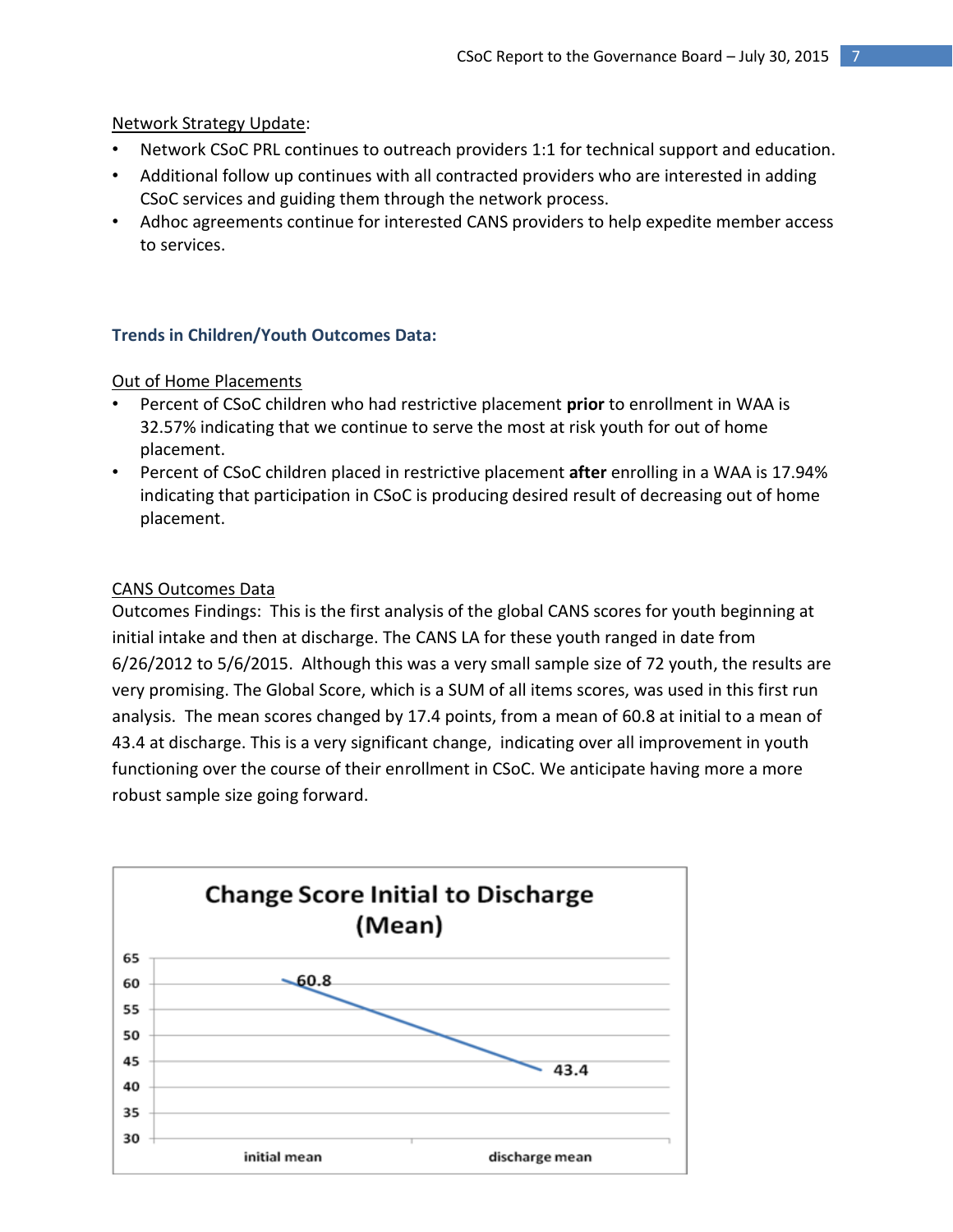### School Outcomes

There has been on-going concern regarding the reliability and accuracy of the reported school measures. After discussion with DOE leadership, it was agreed that the CANS school module which evaluates school functioning, should be regularly applied when children and youth initially enrolled in CSoC, then every 180 days after enrollment and at discharge. This will offer more consistent and objective picture of a youth's school functioning over time. Below are current school measures for this quarter.

**School Performance Measures** 



ellan<br>Histo

| <b>MEAN NUMBER</b> | <b>REPORTING PERIOD</b> | <b>CHANGE</b> |      |       |      |
|--------------------|-------------------------|---------------|------|-------|------|
|                    | <b>Y3Q2</b>             | <b>Y3Q3</b>   | Y3Q4 | Y4 Q1 |      |
| <b>Suspensions</b> | 2.48                    | 0.81          | 0.89 | 1.05  | 0.16 |
| <b>Expulsions</b>  | .04                     | .09           | .06  | .08   | .02  |
| <b>Missed Days</b> | 8.00                    | 7.11          | 5.89 | 8.01  | 2.12 |

| ł, | <b>X</b> PARTNERSHIP<br><b>Manuscrip Magalian Kasta Annis a</b> | CSoC State Governance Board - July 2015 | Mag |
|----|-----------------------------------------------------------------|-----------------------------------------|-----|
|----|-----------------------------------------------------------------|-----------------------------------------|-----|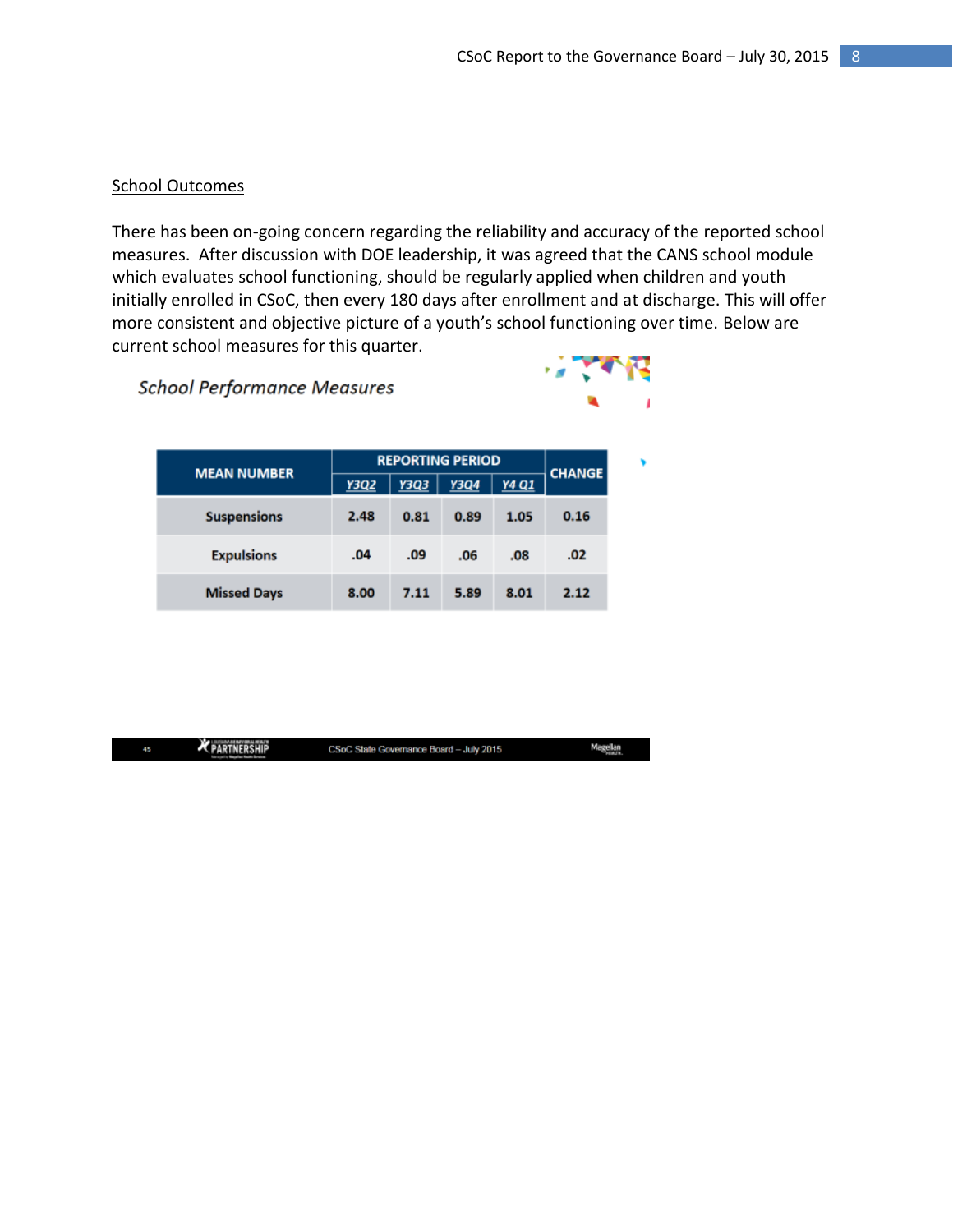| <b>IEPs</b>                                                  |                                  |  |
|--------------------------------------------------------------|----------------------------------|--|
| <b>IEP</b>                                                   | <b>REPORTING PERIOD</b><br>Y4 Q1 |  |
| <b>Reported Count</b>                                        | 1992                             |  |
| # of members enrolled in IEP                                 | 637                              |  |
| % of IEPs (Count of IEP enrollment/Total<br>Reported)        | 31.98%                           |  |
| % of IEPs (Count of IEP enrollment/Total<br><b>Members</b> ) | 28.01%                           |  |
|                                                              |                                  |  |

| 28 | <b>X</b> PARTNERSHIP<br><b>Moreover in Magellan Basillo Services</b> | CSoC State Governance Board - July 2015 | Magellan |
|----|----------------------------------------------------------------------|-----------------------------------------|----------|
|    |                                                                      |                                         |          |

#### Inpatient Psychiatric Hospital Admissions



#### Home and Community Based Services

• Increased use of Home and Community Based Services.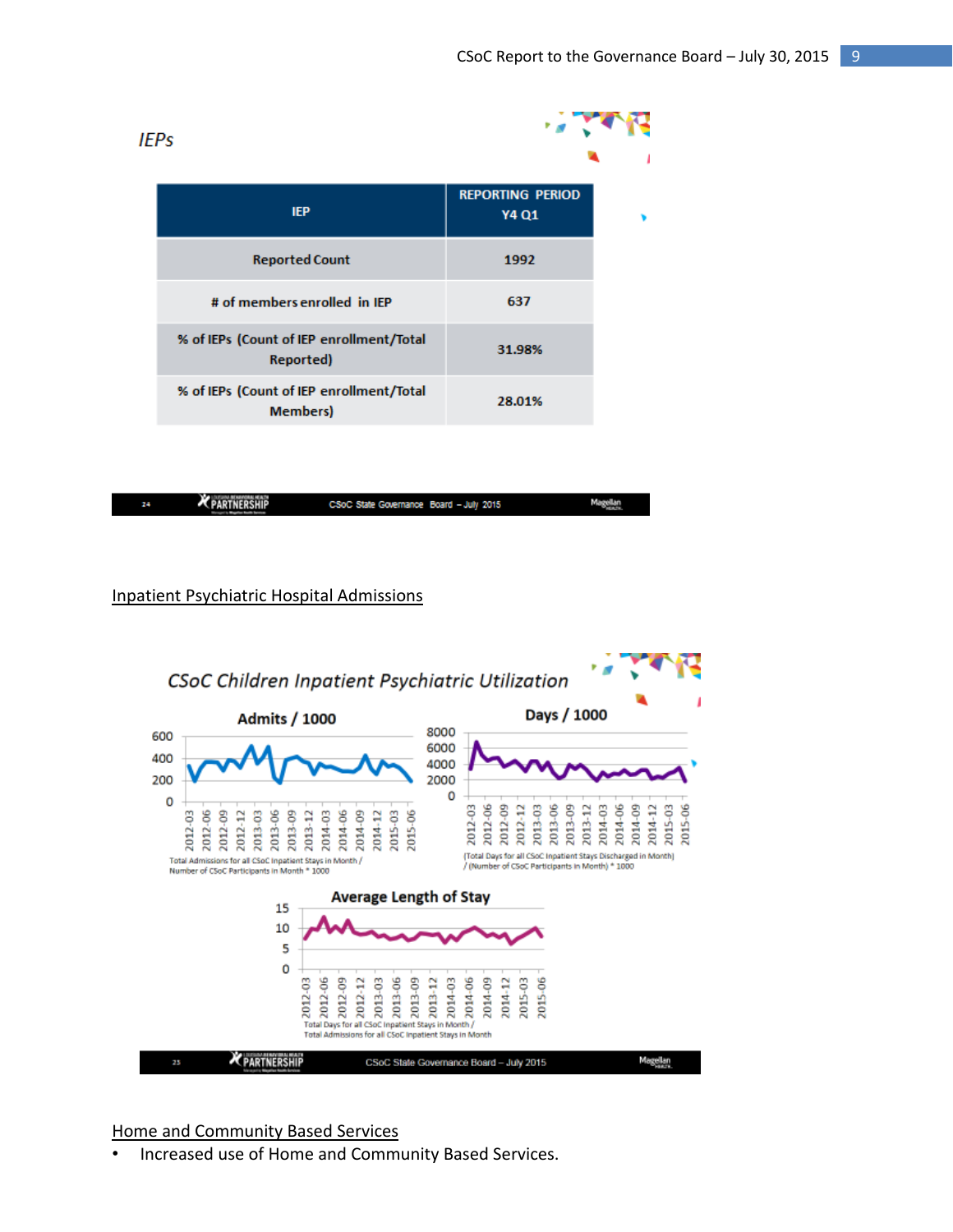

| 75. | <b>SALES</b><br>TAXABLE PERSONAL PROPERTY.<br><b>K PARTNERSHIP</b><br>receity Magdian Radio Arviver | CSoC State Governance Board - July 2015 | Magellan |
|-----|-----------------------------------------------------------------------------------------------------|-----------------------------------------|----------|
|-----|-----------------------------------------------------------------------------------------------------|-----------------------------------------|----------|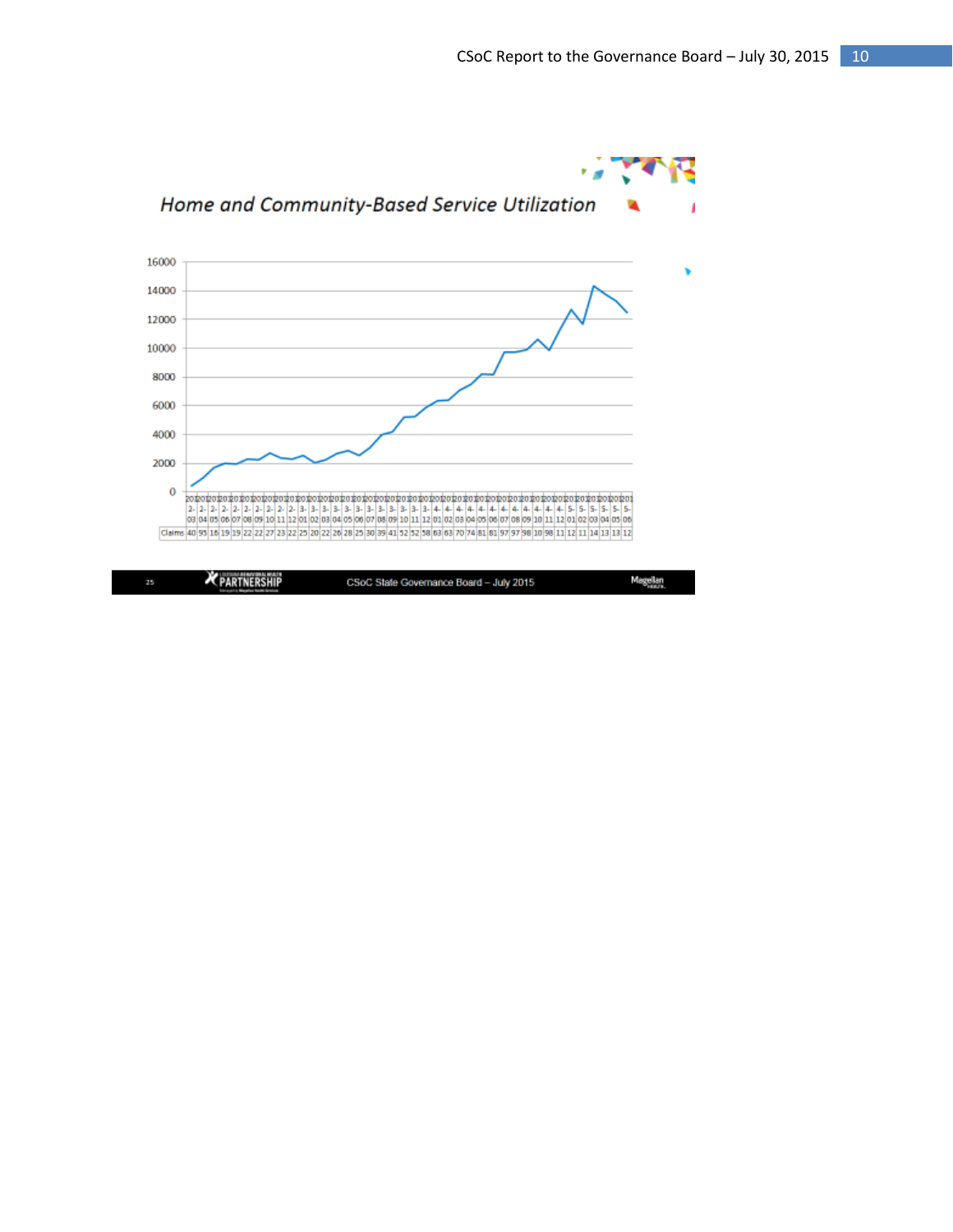## **Appendix A: Referral Data**

| <b>Member Referrals</b>           |          |         |               |  |
|-----------------------------------|----------|---------|---------------|--|
| <b>Region</b>                     | 03/31/15 | 6/30/15 | <b>Change</b> |  |
| Region 1 - Orleans/Jefferson area | 1205     | 1312    | 107           |  |
| Region 2 - Baton Rouge area       | 1498     | 1634    | 136           |  |
| Region 3 - Covington area         | 176      | 292     | 116           |  |
| Region 4 - Thibodaux area         | 113      | 185     | 72            |  |
| Region 5 - Lafayette area         | 132      | 221     | 89            |  |

| <b>X</b> PARTNERSHIP | CSoC State Governance Board - July 2015 | Magellan |
|----------------------|-----------------------------------------|----------|
|                      |                                         |          |

# Member Referrals

| <b>Region</b>                | 03/31/15 | 6/30/15 | <b>Change</b> |  |
|------------------------------|----------|---------|---------------|--|
| Region 6 - Lake Charles area | 81       | 144     | 63            |  |
| Region 7 - Alexandria area   | 882      | 971     | 89            |  |
| Region 8 - Shreveport area   | 1518     | 1615    | 97            |  |
| Region 9 - Monroe area       | 986      | 1055    | 69            |  |
| Total                        | 6591     | 7429    | 838           |  |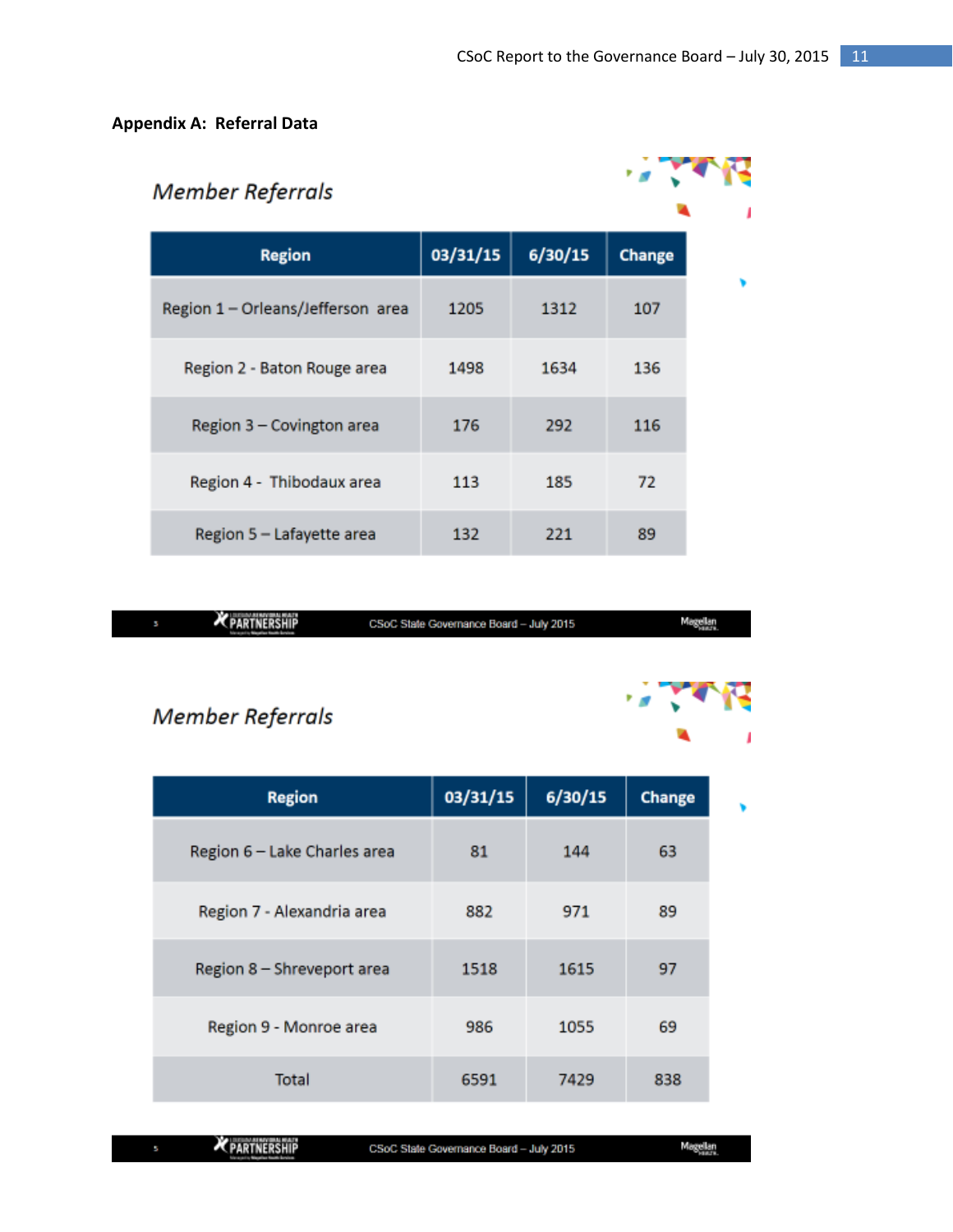# Referrals by Agency/Entity



| <b>Referring Source</b>             |      | $3/31/15$ 6/30/15 | <b>Change</b> |
|-------------------------------------|------|-------------------|---------------|
| <b>DCFS</b>                         | 589  | 674               | 85            |
| $_{\text{OJJ}}$                     | 426  | 501               | 75            |
| <b>OBH</b>                          | 94   | 98                | 4             |
| DOE/School                          | 631  | 718               | 87            |
| Caregiver                           | 889  | 1097              | 208           |
| <b>Hospitals</b>                    | 976  | 1065              | 89            |
| Licensed Mental Health Professional | 1186 | 1299              | 113           |
| Other Juvenile Entities             | 389  | 412               | 23            |
| Self or Legal Guardian              | 392  | 460               | 68            |
| Primary Care Physician (PCP)        | 25   | 26                | 1             |
| Other                               | 994  | 1079              | 85            |
| Total                               | 6591 | 7426              | 838           |

|  | <b><i>MARKANINA HALY</i></b><br><b>EXPARTNERSHIP</b> | CSoC State Governance Board - July 2015 | Magellan |
|--|------------------------------------------------------|-----------------------------------------|----------|
|--|------------------------------------------------------|-----------------------------------------|----------|

## **Appendix B: Demographic Data**

## Gender

| <b>Gender</b> | <b>Number</b> | Percentage |
|---------------|---------------|------------|
| Male          | 1026          | 62.52%     |
| Female        | 605           | 36.87%     |
| Unspecified   | 10            | 0.61%      |
| Total         | 1641          | 100.00%    |